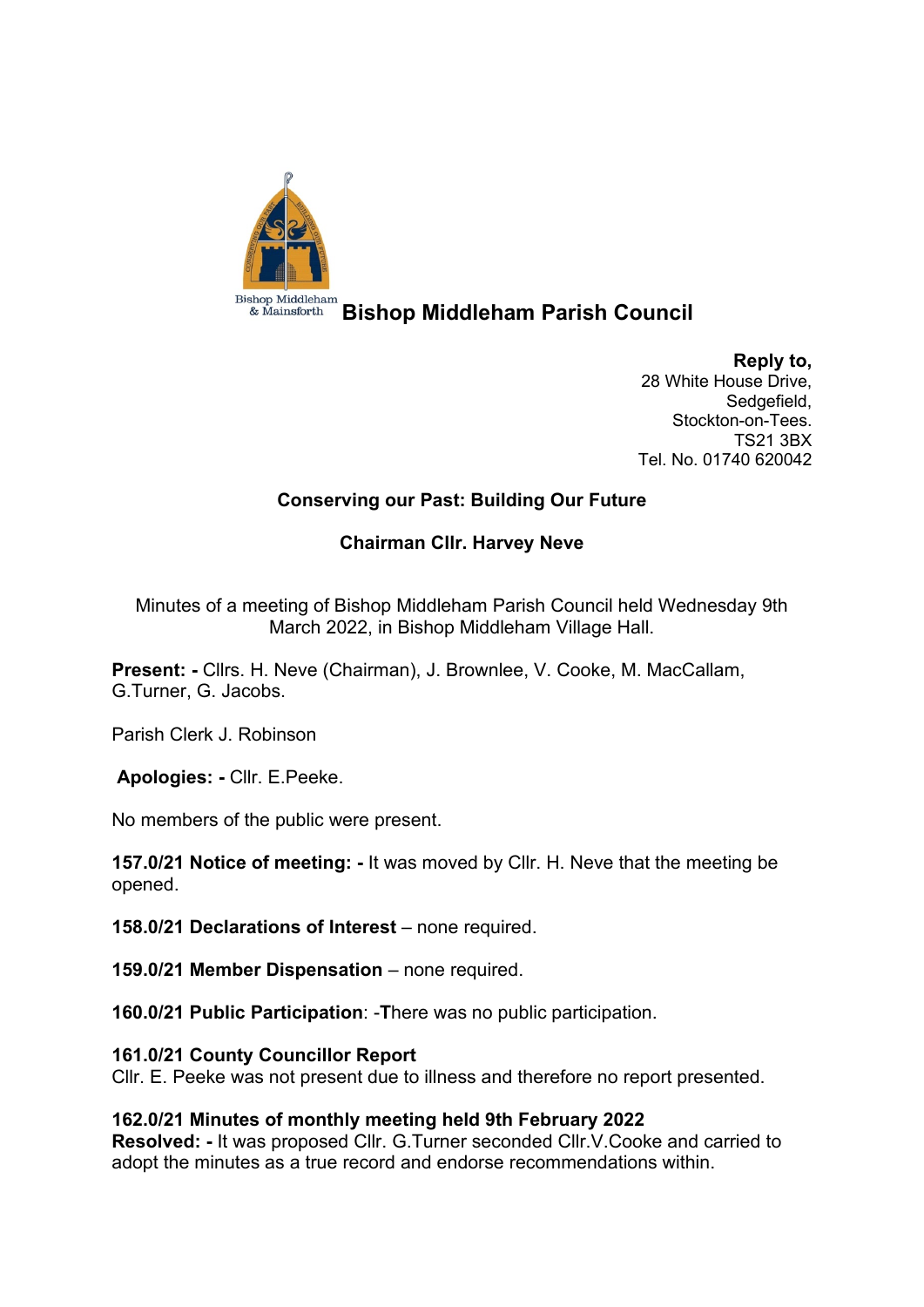# **163.0/21 Action Plan**

The following matters were raised: -

- Cllr. M.MacCallam agreed to review the response from DCC Planning Officers in regards to permiable driveways and report back to the April meeting.
- Cllr. H.Neve to write to former Cllrs. A.Shaw and D.Hardy thanking them for their service to the community.
- Cllr. H.Neve advised he had spoken to S.E.Landscape and arranged for them to replace the NHS bed wih EIIR, to reflect the Queens Platinum Celebration
- Cllr. H.Neve had responded on Council behalf in regards to the Planning Application.
- Cllr. E.Peake chasing up HAG Report
- Members expressed concern regarding the quarry continuing to dump waste on the western entrance to the village. Cllr. V.Cooke to raise the issue with Quarry Manager.
- Cllr. E.Peake is chasing up planting of trees along Mainsforth approach road with DCC.Clerk advised he had obtained a new quote for 6 similar trees to those planted for the Queens Canopy would be in the region of £1000.

# **164.0/21 Council Vacancies**

The Clerk advised he had formally informed the Returning Officer of the 2 resignations from Mr. Shaw and Mr.Hardy. The Notice of Vacancy has now been published with the 31st March as the final date for the election to be called.

Members considered if the election was not called the procedure for co-option. The Clerk advised there is a set procedure to abide by. Members wished to note that if they were to advertise for co-option the advert will reflect the need for candidates to come forward to be representative of the whole community and especially a candidate from Mainsforth.

# **165.0/21 Recruitment of new Parish Clerk**

The Clerk advised he still wished to leave, however he would remain until the AGAR/Annual Audit/VAT Yearly Return has been completed, and he would prepare the Annual Parish Report ready for Annual Parish meeting in May. The Clerk has provided the Chair and Vice Chair with the NALC/SLCC Contract and specimen job description. Cllr. H.Neve agreed to review the documents and present a report for members to consider.

# **166.0.21 Review of Standing Orders, Financial Orders**

**Resolved:-** On a proposal by Cllr. H.Neve seconded by Cllr. G.Turner to adopt the Council Standing Orders and Financial Regulations for the period 2022/23. This was carried unanimously.

# **167.0/21 Review of members Code of Conduct**

**Resolved:-** On a proposal by Cllr. H.Neve seconded by Cllr. G.Turner to adopt the DCC Members Code of Conduct for 2022/23, and carried unanimously.

#### . **168.0/21 Statement of Internal Control**

The Clerk presented members the Annual Internal Control Report.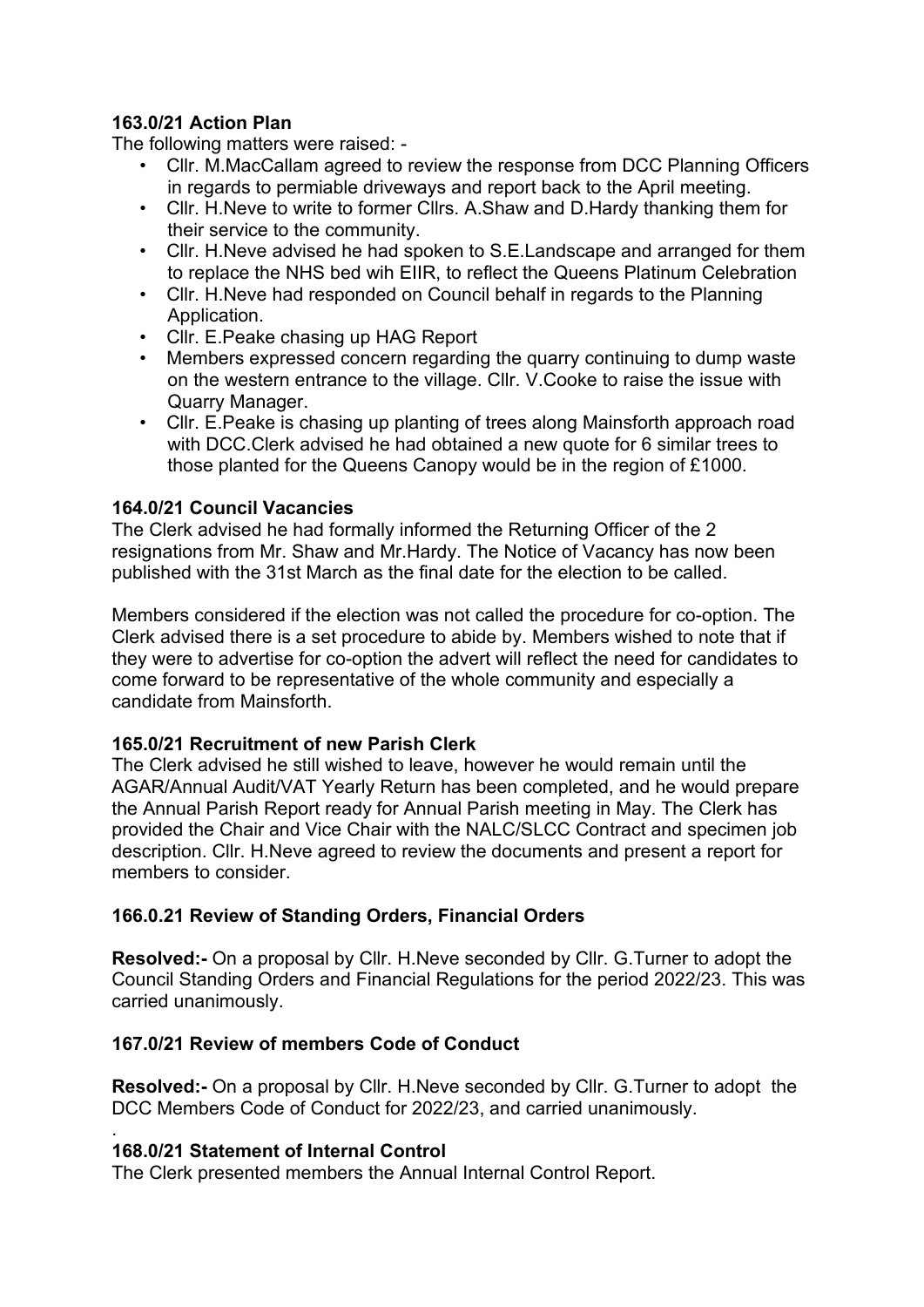**Resolved:-** On a proposal by Cllr. H.Neve seconded by Cllr. G.Turner to endorse the 2022 Internal Control Report. This was carried unanimously.

### **169.0/21 Planning Applications**

No current applications were noted.

#### **170.0/21 Correspondence**

a. Several e-mails circulated to members for information only b. CDALC email re Ukrainian refugees circulated to members noted c. CDALC training dates

#### **171.0/21 Annual Audit**

The Clerk advised members once again Mezzars are to be External Auditors and forms to be circulated late March. Members noted they had already appointed Mr. G.Fletcher as Internal Auditor. No action plan to confirm as 2021 Audit had made no recommendations for action.

# **172.0/21 2021 Local Government Pay Award.**

Members received a report from CDALC noting the nationally agreed pay increase for Council employees of 1.75% backdated to April 2021. This was agreed for payment in March salaries.

# **173.0/21 Monthly Transactions**

Monthly reconciliation agreed.

The Clerk advised that the PAYE Overpayment notified by HMRC had been confirmed by them and as a result no tax to be paid by Parish Council, but still by Clerk, until November to allow for amount to be credited to Council account by HMRC

# **174.0/21 Platinum Celebration Report**

Cllr. G.Turner reported on the recent meeting to organise events to celebrate the Queens Platinum Celebrations.

# **175.0/21 Wildlife Garden Project**

Cllr. M.MacCallam reported that the pond drainage is to commence mid March. Concern was expressed regarding the willow tree being on a 90 degree angle. Clerk to raise the issue with S.E.Landscape. Members noted that the project has £10,000 in EMR, being the grant from former County Councillor Pauline Crathornes Neighbourhood Budget.

# **176.0/21 Member Sharing**

a.Cllr. M.Maccallam requested the Clerk invite S.E.Landscape to the next meeting to report on current issues/summer plans.

b. Cllr. V.Cooke advised he had been approached to see if the Park could accommodate a under 14 football team from Coxohe, agreed to refer the issue to the Football Working group. A report from the group was also given. A first aid kit is needed, costings to repair the floor have been sought and plumber to be asked to repair showers. Pavilion to be deep cleaned after Easter.